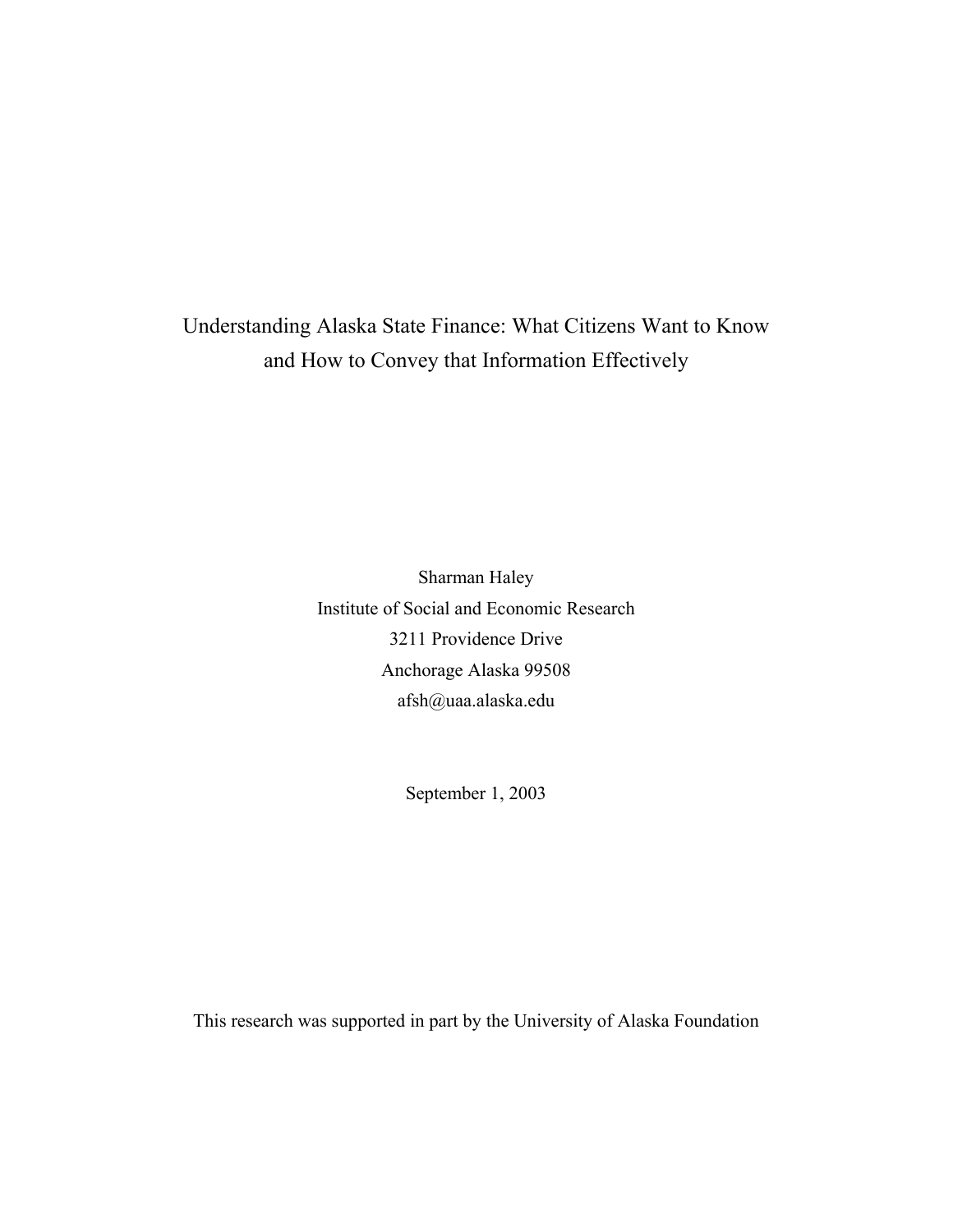## **Introduction**

Fiscal policy is a major dilemma for this state. State oil revenues have been declining since 1982. Despite cuts in the state's general fund spending--down from a high of \$2.9 billion in FY1982 to \$2.5 billion in FY2002--the state budget has been in deficit eight of the last ten years. The FY 2002 deficit constituted nearly one third of the state general fund budget.<sup>1</sup> At the current rate, the Constitutional Budget Reserve—the savings account which is being drawn down to cover the deficit—will be exhausted in about two years. Political opinion is so fragmented on the question of what to do that the legislature has been unable to forge a fiscal plan to address the issue. Indeed, the very nature of the problem is contested.

This fiscal uncertainty is a drag on the state economy. Businesses don't know whether the economy three years from now will crash from the effects of massive budget cuts, whether they will be faced with major new taxes, whether the public services on which they, their customers and employees depend will be impaired, or whether high oil prices and new development will save the day. Uncertainty increases the cost of doing business and dampens investment.<sup>2</sup>

Results from a state wide fiscal opinion survey last year (Moore, 2001) suggest that voter attitudes are a major factor in the current policy impasse. While 80 percent feel that some kind of fiscal plan is needed, only one third are very likely to support some kind of plan involving taxes and permanent fund earnings, another one third somewhat likely to support such a plan, and one third not very or not at all likely. Analysis of the data shows that more informed voters, with a more accurate understanding of some basic facts about Alaska's fiscal structure, are more likely to support a plan involving taxes and permanent fund earnings. But a large fraction of voters do not trust the government as a source for information on fiscal policy: 40 percent do not trust the legislature, and 30 percent do not trust the governor. Throughout the survey, pervasive mistrust appears as a major stumbling block to resolving the state's fiscal problem.

Research, information and analysis from trusted sources is key to breaking this policy impasse. Who do citizens trust for information on fiscal policy? The four most trusted sources, in rank order, are Governor Jay Hammond, the League of Women Voters, Arliss Sturgulewski, and university economists. (Moore, 2001) University research organizations such as ISER have a role to play in providing information and analysis to

 $\overline{a}$ <sup>1</sup> The total FY2002 budget, including the permanent fund, federal and other restricted funds, was \$7.4 billion. Unrestricted state general purpose funds comprised \$2.5 billion of the total. The deficit, funded with a draw from the Constitutional Budget Reserve, was \$0.74 billion.

 $2^2$  A company was evaluating Anchorage as a site for expanding its business operations, and ultimately decided against it. One of the deciding factors was the totally obscure future of either property taxes or sales taxes or income taxes. The CFO of the company said that they could not do a credible business plan with such potentially large unknown costs. They did not believe that Alaska would go on for ten or twenty years without some form of general tax. *Area Development Magazine*, December 1998, annual Survey of Manufacturers, provides national survey data addressing incentives to relocation and the effect of uncertainty on development decisions. --Patty DiMarco, formerly with the Anchorage Economic Development Corporation.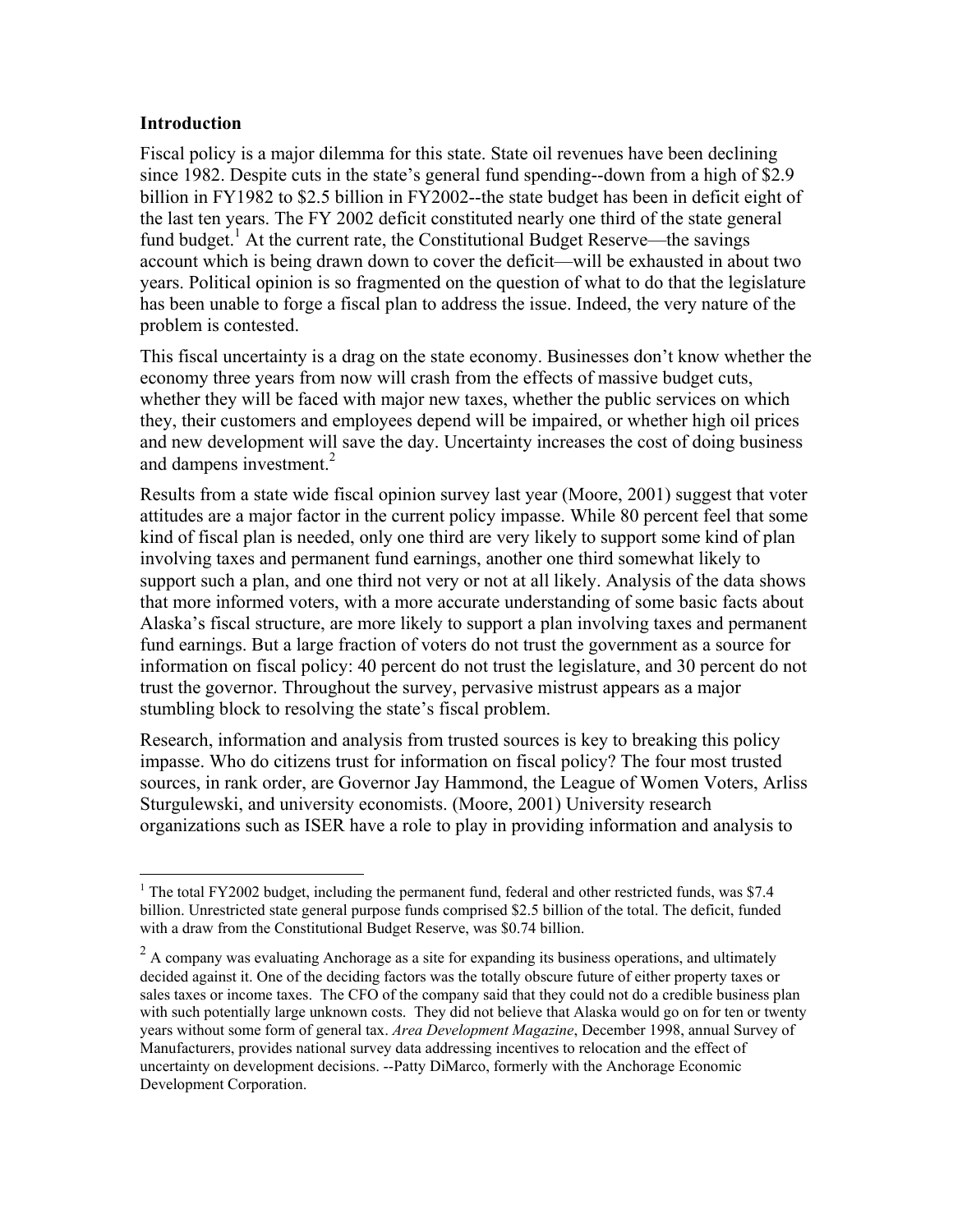voters, citizens groups and media. University researchers have independence, analytic capacity, and the highest trust rating of any public entity. State agencies are the major sources for basic data about government activities.

The primary purposes of this research are to explore how citizens receive information and form their opinions on fiscal policy, to develop educational materials on fiscal policy that address citizens' desire for credible, understandable information, and to generate recommendations on how the university and state agencies can more effectively provide, present and distribute information and research.

Though the present research is focused on one field of policy, it illuminates a general dynamic that impairs policy making on a range of poorly understood, politically contentious issues. The implications of this research may apply as well to issues such as health care finance, subsistence, and economic development policy. The recommendations apply to a range of government agencies, as well as non profits and independent research entities such as ISER.

Our research included a random sample of Anchorage voters and two focus groups. The survey asked super-voters about their opinions on state fiscal policy and about the sources for their opinions. The focus groups targeted voters in the middle half of the opinion spectrum for whom information matters. We asked them to review and comment on a set of slides providing information about state finances and fiscal policy options. The products of the research include this report on our survey and focus group findings, and the finished set of downloadable slides, with narrative text, suitable for use by teachers, civic groups and policy makers making presentations. (See "Understanding Alaska State Finances" at http://www.iser.uaa.alaska.edu/Home/ResearchAreas/ FiscalPolicyAnalyses.htm ) These educational materials are now in use by the Anchorage School District, civic groups and legislative staff.

# **Methodology**

The research focused on super-voters in Anchorage. Super-voters were defined as registered voters who voted in three out of the five most recent elections.<sup>3</sup> Super-voters were the chosen target on the premise that they are the key opinion leaders both for elected policy makers and for other, less involved citizens they associate with. An additional advantage was that by using a comparable sample frame, our survey results could build on the earlier survey work by Moore. A third rationale was that the survey was used as a screening tool to recruit focus group participants: for these we wanted concerned, involved citizens. The survey was limited to Anchorage both to contain costs- - resources for the study were tight--and to target persons within driving distance to our focus group site.

Two data collection instruments were used for this inquiry: a telephone survey of supervoters, and a series of focus groups. These instruments appear in appendices A and B.

The survey was a random sample of super-voters. The focus group participants were a subset of the survey respondents. We targeted super-voters, in the middle half of the

<sup>&</sup>lt;sup>3</sup> The September 1999 special election; the August 2000 primary; the November 2000 general; the 2001 local; and the April 2002 local election.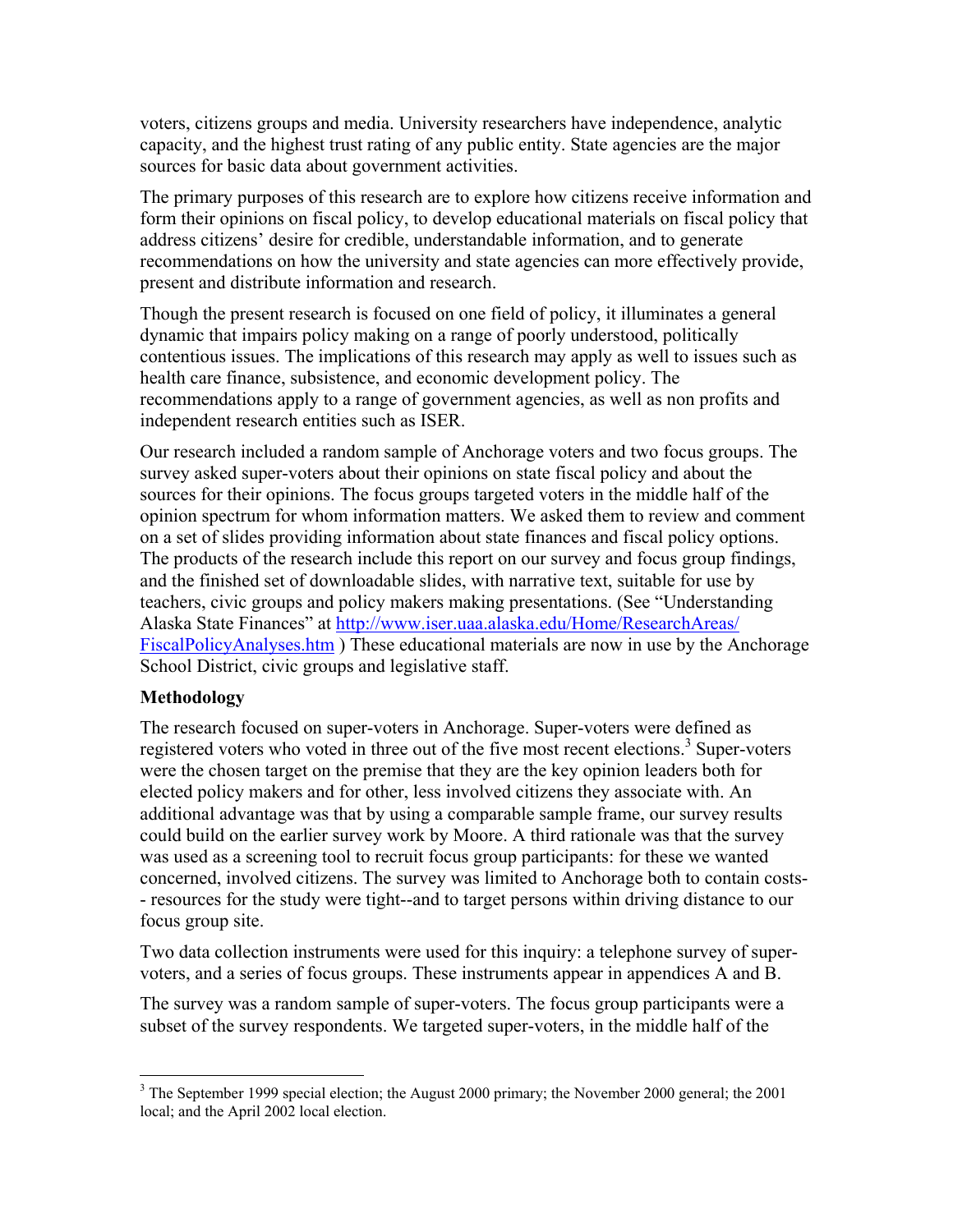opinion spectrum, for whom information matters, on the premise that they are the pivotal audience for research and information on state finance and fiscal policy. Middle voters were defined as those without strong opinions on fiscal policy: specifically, those who answered questions one and two with intermediate scores. (see Box 1.) Information matters was defined as ranking research and information sources as their first or second most important sources used in forming an opinion about state fiscal policy. (See Box 1.) Forty-seven percent of our respondents passed the screen.

# **Box 1. Definition of Median Voters for Whom Information Matters**

| Q1. On a scale from 1 to 10, where 1 means "no problem at all" and 10 means "a<br>really serious problem," how serious do you believe the fiscal gap is?                                                                                                                                                                                                                             |
|--------------------------------------------------------------------------------------------------------------------------------------------------------------------------------------------------------------------------------------------------------------------------------------------------------------------------------------------------------------------------------------|
| Q2. " how likely is it that you would support efforts to enact such a [fiscal] plan?<br>Is it extremely likely (1), very likely (2), somewhat likely (3), not very likely,<br>or not at all likely $(4)$ ?" Don't know / Not sure $(8)$                                                                                                                                              |
| If Q1 response = $3-8$ and Q2 response = $2-4$ , or $8 \rightarrow$ "Median Voter"                                                                                                                                                                                                                                                                                                   |
| Q4.  I'm going to read you a list of four different sources you may use in<br>forming your opinion. Please rank them in order of importance to you<br>c. Information you receive from university research, web sites, media, or<br>other sources                                                                                                                                     |
| $\overline{1}$ $\overline{1}$ $\overline{1}$ $\overline{1}$ $\overline{1}$ $\overline{1}$ $\overline{1}$ $\overline{1}$ $\overline{1}$ $\overline{1}$ $\overline{1}$ $\overline{1}$ $\overline{1}$ $\overline{1}$ $\overline{1}$ $\overline{1}$ $\overline{1}$ $\overline{1}$ $\overline{1}$ $\overline{1}$ $\overline{1}$ $\overline{1}$ $\overline{1}$ $\overline{1}$ $\overline{$ |

*If O4c response = 1 or 2*  $\rightarrow$  "*Information Matters*"

In the two focus groups we presented and discussed slides of information on Alaska finances and fiscal policy options. After each group of slides we broke to discuss them. Did the slides address what they wanted to know? What additional information would they like to have? Were the slides easy to understand? Was the information credible? What could be done to make it more understandable and more credible?

# **Response Rates and Non-response Bias**

As of August, 2002, there were 185,175 registered voters in the Anchorage Municipality; 50,192 qualified as super-voters; 35,134 had listed telephone numbers; Motznick Computer Services provided us with a random sample of 1000. We worked this list until we had filled our focus groups. In the course of this we completed 190 screening interviews. We had 69 refusals and one person we were unable to interview due to language barriers. Another 198 individuals were called one or more times, but were never reached by the time our interviews were suspended. Counting these but excluding the invalid numbers, our response rate was 42%. Table 1 shows the disposition of all our interview attempts.

The profile for our 190 respondents by gender and party registration matches well the profile for the 1000 random super-voters in the sample frame. (Table 2) Although the response rate is low, there is no evidence of non-response bias.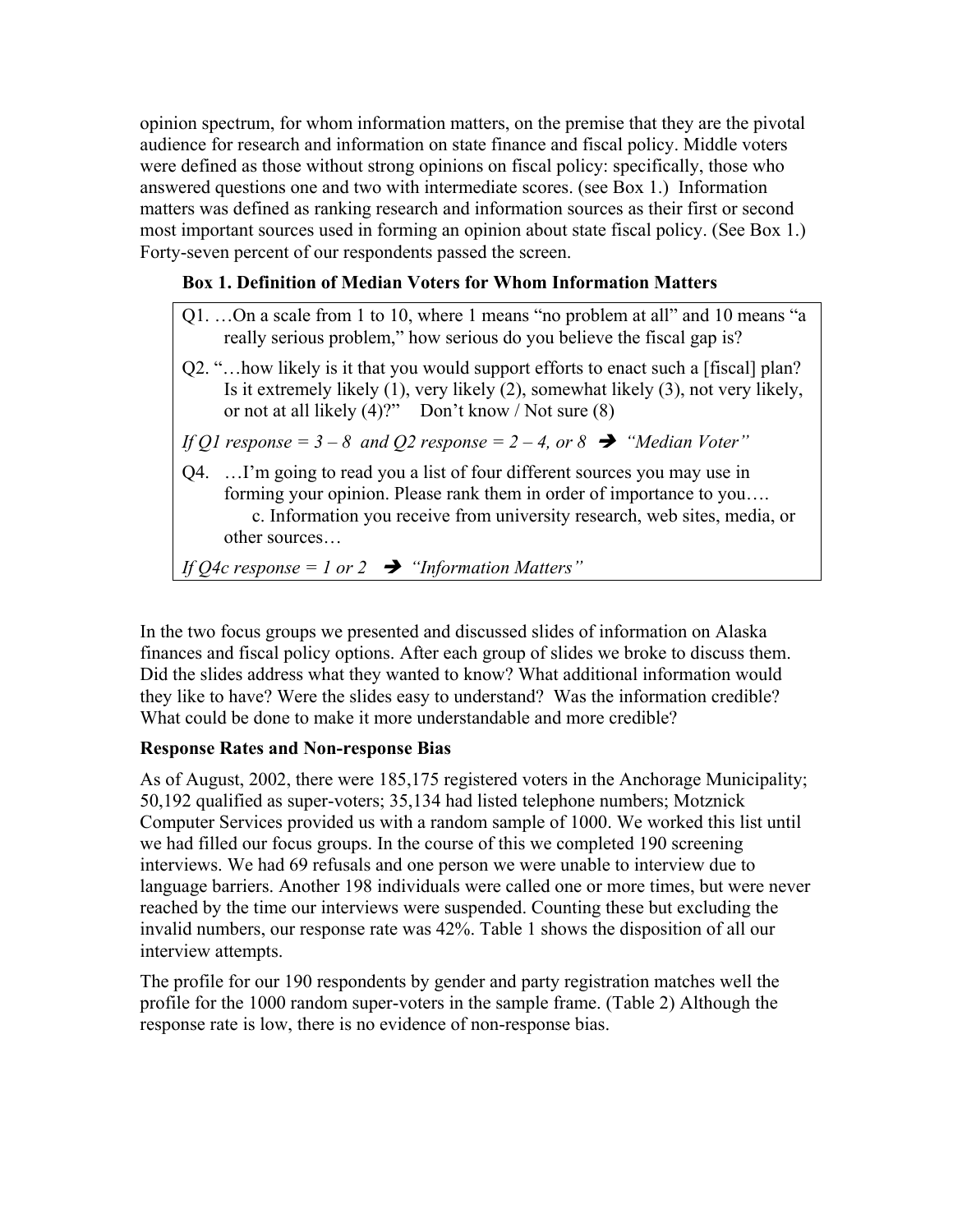| Study disposition          | Frequency | Percent |
|----------------------------|-----------|---------|
| Complete                   | 190       | 39.3%   |
| Refused                    | 69        | 14.3%   |
| Unable to be interviewed / |           |         |
| language                   | 1         | 0.2%    |
| Not contacted              | 198       | 40.9%   |
| , Invalid number/name      | 26        | 5.4%    |
| Total attempted            | 484       | 100.0%  |

## **Table 1. Disposition of Interviews**

# **Table 2. Demographic Comparisons**

|                                    |       | <b>RESPONDENTS</b><br><b>SAMPLE FRAME</b> |       | <b>MOORE, 2001</b> |       |         |
|------------------------------------|-------|-------------------------------------------|-------|--------------------|-------|---------|
|                                    | Count | Percent                                   | Count | Percent            | Count | Percent |
| Party Registration                 |       |                                           |       |                    |       |         |
| Republican                         | 297   | 29.7%                                     | 63    | 33.2%              | 43    | 26.2%   |
| Democrat                           | 151   | 15.1%                                     | 27    | 14.2%              | 35    | 21.3%   |
| Independent,<br>Undeclared & Other | 552   | 55.2%                                     | 100   | 52.6%              | 86    | 52.4%   |
| Total                              | 1000  | 100.0%                                    | 190   | 100.0%             | 164   | 100.0%  |
| Gender                             |       |                                           |       |                    |       |         |
| Male                               | 543   | 54.5%                                     | 111   | 58.4%              | 87    | 53.0%   |
| Female                             | 454   | 45.5%                                     | 79    | 41.6%              | 77    | 47.0%   |
| Age                                |       |                                           |       |                    |       |         |
| mean                               |       |                                           |       | 52.52              |       | 52.75   |

The focus group participants were demographically similar to the respondents as a whole, though they were a little less likely to be party affiliated.

# **Opinions Over Time**

Our first analysis was to compare our survey results with the earlier Ivan Moore opinion survey. The Ivan Moore survey was conducted in August, 2001, and completed telephone interviews with 164 randomly sampled Anchorage super-voters. Their sample frame was comparable to ours—registered voters who voted in three or more out of the five previous elections—though it was drawn one year earlier and so encompassed a different set of elections. We do not have information on non-response rates.

Table 2 compared the two respondent groups by age, gender and party affiliation. Our group is slightly more male and Republican, but the difference is not statistically significant. The average age, 53 years, was virtually identical between the two samples.

We start seeing differences in the opinion variables, however. Table 3 shows that both groups see the fiscal gap as a serious problem, but voters today are significantly more likely to support a fiscal plan. They are less likely to see budget cuts as a solution.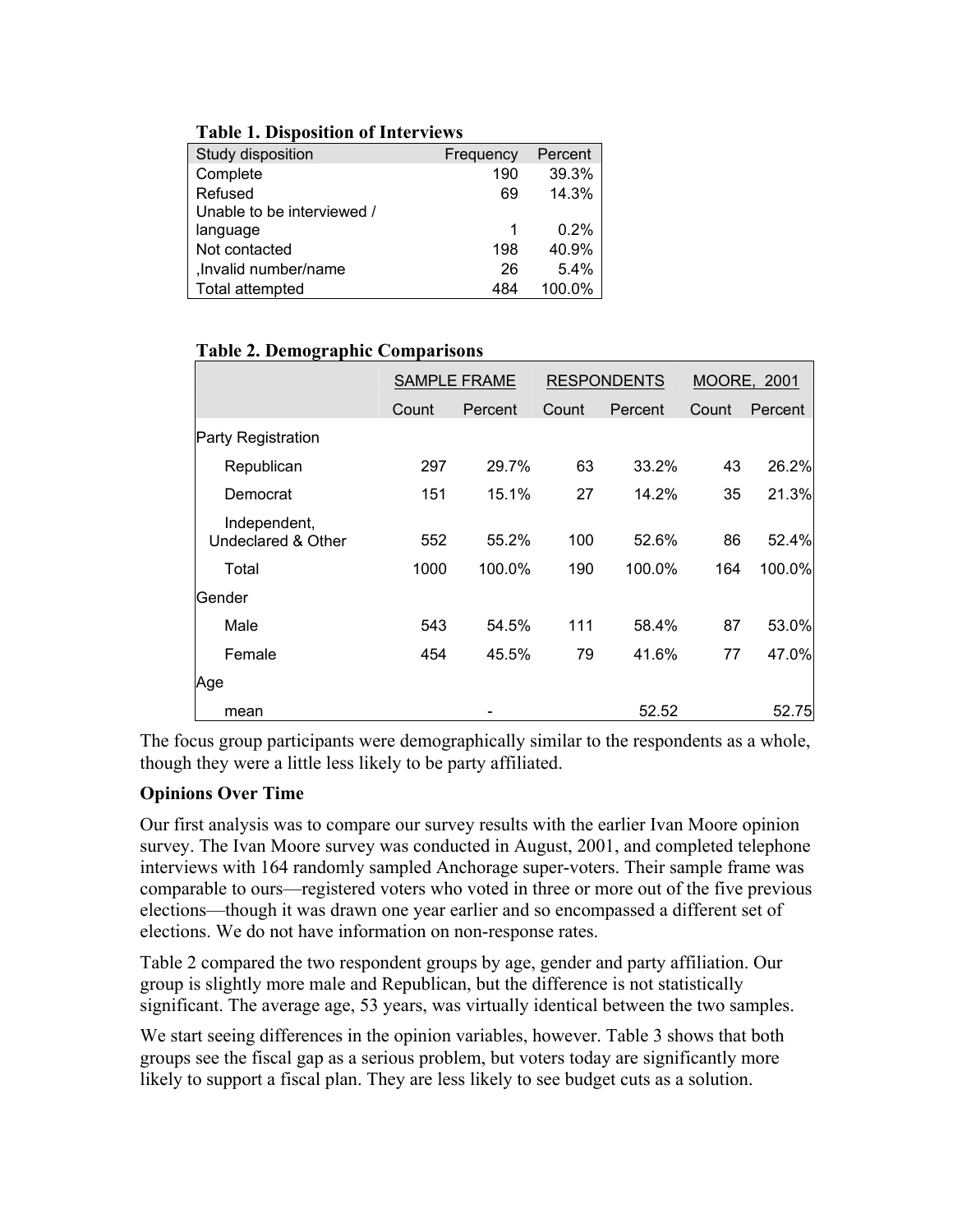# **Table 3. Opinions are Changing**

|                                                                                                              | $(N=190)$ | ISER 2002 Moore 2001<br>$(N=164)$ |                                     |
|--------------------------------------------------------------------------------------------------------------|-----------|-----------------------------------|-------------------------------------|
|                                                                                                              |           |                                   | mean score mean score Significance* |
| How serious do you believe the fiscal gap is?<br>$(10 = "a really serious problem")$                         | 6.83      | 6.05                              | $***$                               |
| How likely is it that you would support efforts to<br>enact such a plan? (1=extremely likely)                | 2.86      | 3.04                              |                                     |
| Agree / Disagree: (1=strongly agree, 5=<br>strongly disagree)                                                |           |                                   |                                     |
| I don't think we need a fiscal plan. The state<br>still has lots of money.                                   | 4.23      | 3.82                              | **                                  |
| We can solve our fiscal problems just by<br>cutting state government spending.                               | 3.46      | 3.10                              | *                                   |
| A fiscal plan will just give politicians more<br>money to waste.                                             | 3.39      | 2.98                              | *                                   |
| two tailed t-test for equality of means, * = significant at the .05 level; ** = significant at the .01 level |           |                                   |                                     |

## **Elements of a Fiscal Plan**

For each in a series of ten statements about fiscal options, respondents were asked whether they strongly agree, agree, are neutral, disagree, or strongly disagree. As Table 4 shows, the median voter $4$  is open to all the alternatives. They generally favor taxing

# **Table 4. Opinions on Elements of a Fiscal Plan**

| Agree or Disagree:                                                                                                                    | Mean Score*  | Median<br>Opinion    |
|---------------------------------------------------------------------------------------------------------------------------------------|--------------|----------------------|
| Let's tax the tourists and nonresidents.                                                                                              | 2.42         | agree                |
| The only sound approach is a balanced fiscal<br>plan, including spending limits, new taxes,<br>and Permanent Fund earnings.           | 2.89         | neutral              |
| More economic development will solve the<br>problem.<br>Let's increase taxes on oil.                                                  | 2.95<br>3.00 | neutral<br>neutral   |
| I won't support a plan if it includes an income<br>tax.                                                                               | 3.17         | disagree             |
| I won't support a plan that would reduce my<br>future Permanent Fund dividends.<br>I won't support a plan if it includes a sales tax. | 3.26<br>3.49 | disagree<br>disagree |
| 1=strongly agree, $3$ = neutral, $5$ = strongly disagree                                                                              |              |                      |

<sup>&</sup>lt;sup>4</sup> The voter exactly in the middle of the spectrum of respondent opinion on any given question.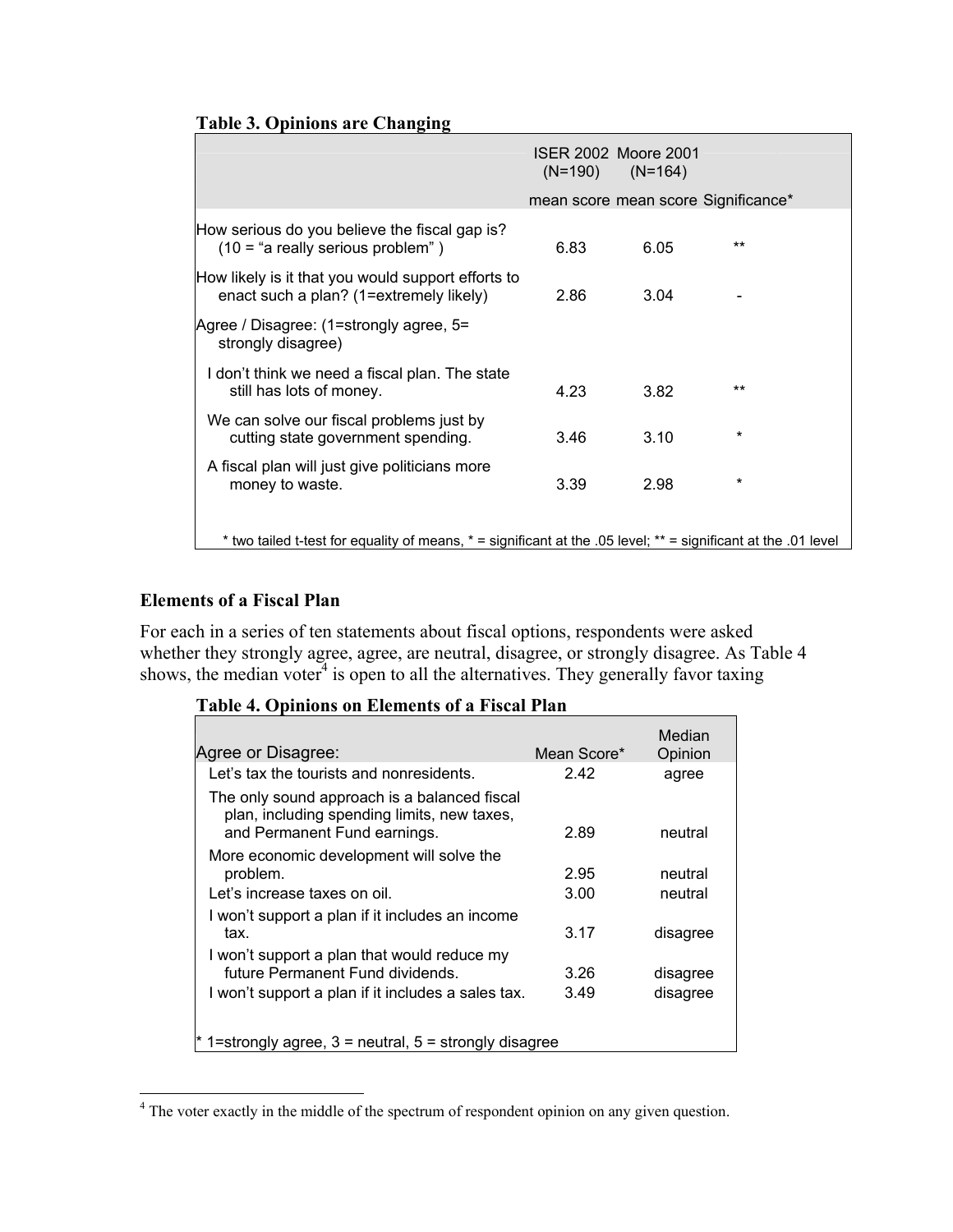tourists and non residents, are undecided about new oil taxes, and won't rule out sales taxes, income taxes or reducing Permanent Fund dividends. The median voter does not believe we can solve our fiscal problems with budget cuts. They are agnostic about whether economic development will solve the state's fiscal problem.

# **How do Voters Form Their Opinions?**

**Table 5. Sources of Opinion** 

The centerpiece of this research is inquiry into how voters form their opinions and how they get information. Our respondents were asked to reflect for a moment on how they form their opinions about state fiscal policy, then rank in order of importance a list of four possible sources for their opinions. Table 5 shows their first and second ranked sources. Sixty percent of our survey respondents said that information they receive from university research, web sites, media, or other sources was their most important source, and another 15 percent ranked it second. More than half said that the opinion of someone they trust is either the first or second most important source for their opinion. One third said that the views of an organization they trust is an important source for their opinion. And one third ranked how they feel about government in general as a key basis for their opinions about state fiscal policy.

| Table 5: Dour ces of Opinion |     |                 |                 |
|------------------------------|-----|-----------------|-----------------|
|                              |     |                 | <b>Combined</b> |
| <b>Source of Opinion</b>     | 1st | 2 <sub>nd</sub> | %               |
| Research or media            | 111 | 26              | 74.7%           |
| Trusted person               | 35  | 63              | 53.4%           |
| Trusted organization         | 16  | 49              | 35.4%           |
| Attitude toward government   | 22  | 45              | 36.5%           |
| Total                        | 184 | 183             |                 |

The 75 percent that ranked information as their first or second source were asked where they get their information. Table 5 lists the sources mentioned in order of frequency.

Media—television news and newspapers—are, as expected, the most frequent source of information. There are nuances here, however, that this survey did not effectively measure. Some people specifically noted news stories as their prinicpal source, while others identified the editorial and opinion columns and talk shows. Some people openly expressed skepticism about the Anchorage Daily News as a source. As for other media, radio—public radio in particular—the internet, university research, and literature received in the mail, all had significant mention.

| Category        | Count* | Percent* | Non-dup<br>Count | Cum.<br><b>Percent</b> |
|-----------------|--------|----------|------------------|------------------------|
| Newspaper       | 89     | 64.0%    | 89               | 73.6%                  |
| Television      | 64     | 46.0%    | 13               | 84.3%                  |
| Internet        | 32     | 23.0%    | 8                | 90.9%                  |
| Radio           | 28     | 20.1%    | 3                | 93.4%                  |
| Other           | 63     | 45.3%    | 8                | 100.0%                 |
| Non-specific    | 18     | 12.9%    | 18               | $\blacksquare$         |
| Total responses | 139    | 100.0%   | 139              |                        |

#### **Table 6. Sources of Information**

\* Exceeds total sample due to multiple responses.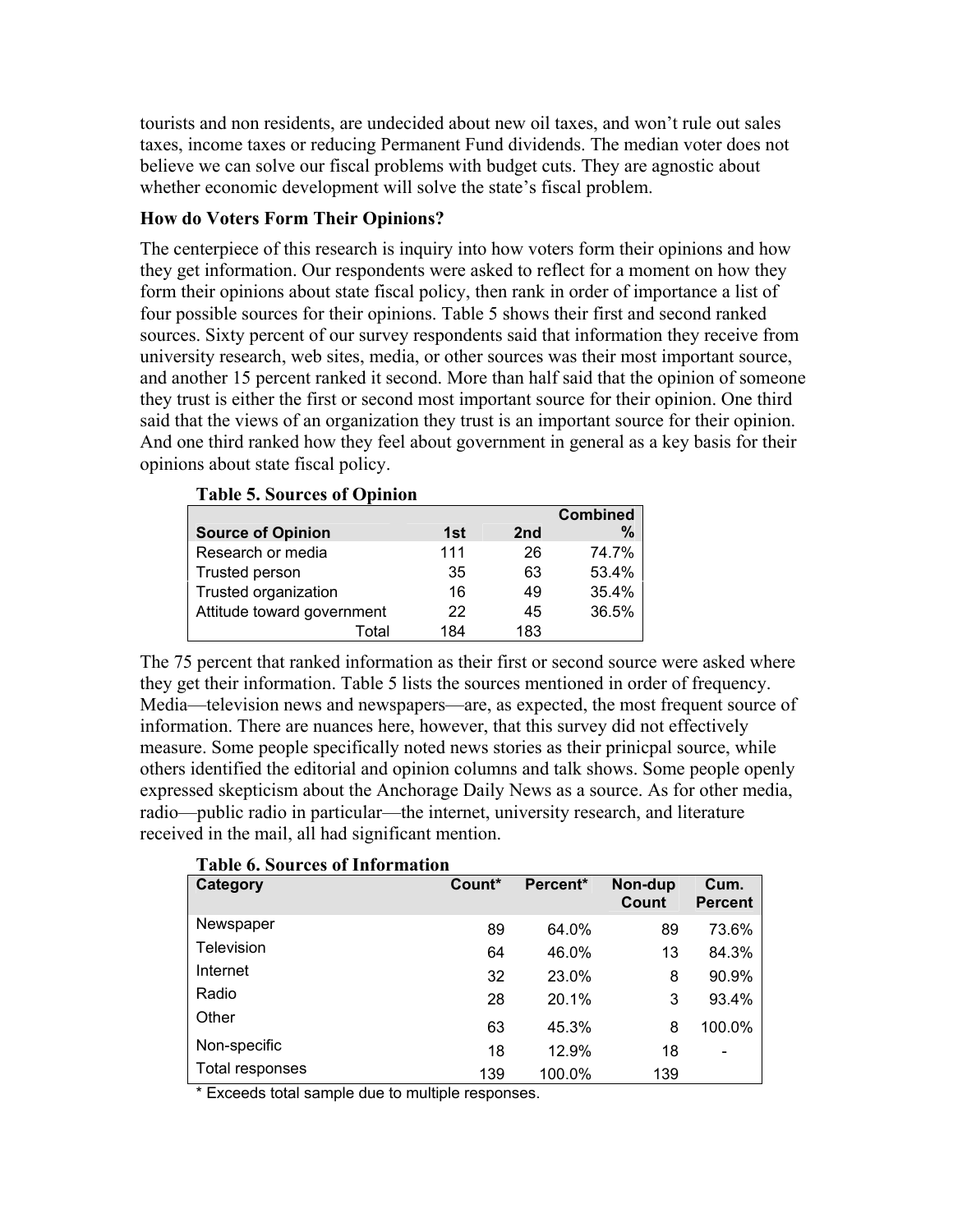The group that ranked the opinion of someone they trust as their first or second source most often mentioned a friend, coworker or relative. The political figure most often mentioned by name was Jay Hammond. Persons qualified by occupation included Scott Goldsmith, church pastors, and journalists. Even when mentioning friends and family, respondents often noted their credentials such as well informed, politically knowledgable, or their profession.

|                               | Count* | Percent* | % excluding<br>don't know / |
|-------------------------------|--------|----------|-----------------------------|
| Category                      |        |          | no answer*                  |
| Immediate family member       | 29     | 29.6%    | 33.7%                       |
| Friend, co-worker or relative | 42     | 42.9%    | 48.8%                       |
| Politician                    | 15     | 15.3%    | 17.4%                       |
| Other person qualified by     |        |          |                             |
| occupation                    | 12     | 12.2%    | 14.0%                       |
| Non-specific answer           | 6      | 6.1%     |                             |
| Don't know / none             | 4      | $4.1\%$  |                             |
|                               |        |          |                             |
| No answer                     | 2      | 2.0%     |                             |
| <b>Total Respondents</b>      | 98     |          |                             |

\* Exceeds total sample due to multiple responses.

The respondents who ranked the opinion of an organization they trust as their first or second source most often mentioned independent research groups, primarily ISER, and Christian organizations. A broad range of civic groups, including business, professional union, civic and social service groups, were frequently mentioned. Political parties and political interest groups were mentioned least frequently as trusted sources of opinion.

| rapic 0. 11 asica Organizations       |        |          |                                           |
|---------------------------------------|--------|----------|-------------------------------------------|
| Category                              | Count* | Percent* | % excluding<br>don't know /<br>no answer* |
| Independent research group            | 12     | 18.5%    | 27.9%                                     |
| Christian organization                | 10     | 15.4%    | 23.3%                                     |
| Business, professional or union group | 7      | 10.8%    | 16.3%                                     |
| Civic or social service organization  | 7      | 10.8%    | 16.3%                                     |
| Interest group                        | 6      | $9.2\%$  | 14.0%                                     |
| Political party                       | 5      | 7.7%     | 11.6%                                     |
| Nonspecific                           | 9      | 13.8%    |                                           |
| Don't know / Non-responsive / None    | 13     | 20.0%    |                                           |
| Total respondents                     | 65     |          |                                           |

**Table 8. Trusted Organizations** 

If we combine trusted people and trusted organizations in an unduplicated count, three quarters of our respondents use a trusted person or organization to help them formulate their opinions. This suggests that opinion and dialog are at least as important as raw information in shaping citizen opinion on matters of state fiscal policy.

Table 9 looks specifically at the 26 percent of respondents who do not use information as their primary or secondary source in formulating their opinion on state fiscal policy. The numbers are small and unreliable, but suggestive. It is interesting to note that politicians,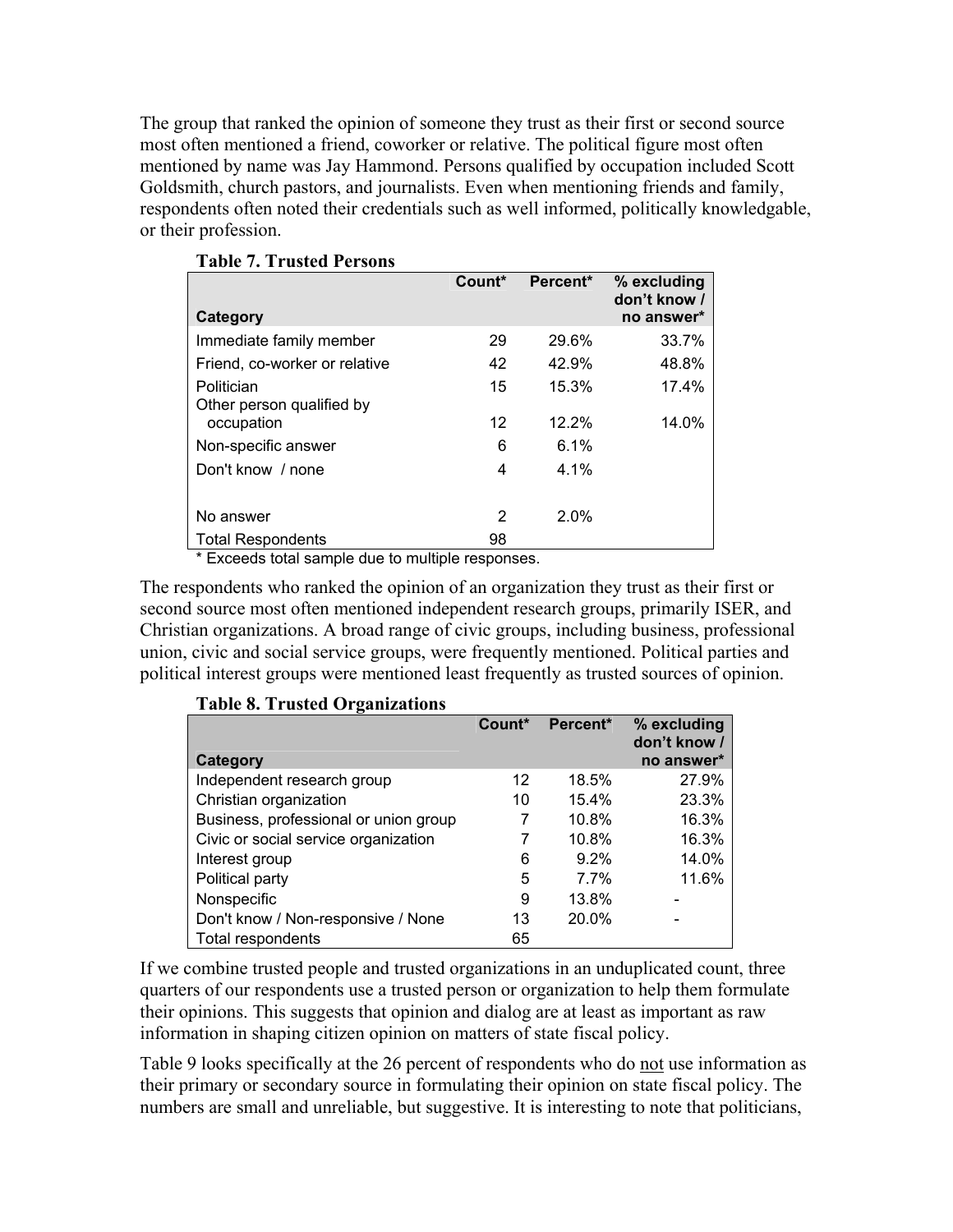political parties and Christian organizations rank higher as trusted sources of opinion for this subset of voters who cannot be reached directly with information.

| <b>Trusted Person</b>                | Count          | Percent |
|--------------------------------------|----------------|---------|
| Politician                           | 11             | 31.4%   |
| Other person qualified by occupation | 8              | 22.9%   |
| Immediate family member              | 7              | 20.0%   |
| Friend, co-worker or other relative  | 4              | 11.4%   |
| Non-specific answer                  | 5              | 14.3%   |
| Total valid responses                | 35             | 100.0%  |
| <b>Trusted organization</b>          |                |         |
| Political party                      | 4              | 17.4%   |
| Christian organization               | 4              | 17.4%   |
| Interest group                       | 3              | 13.0%   |
| Business, Professional or Union      |                |         |
| organization                         | 1              | 4.3%    |
| Independent research group           | 1              | 4.3%    |
| Nonspecific                          | 6              | 26.1%   |
| Don't know / Non-responsive / None   | 4              | 17.4%   |
| Total valid responses                | 23             | 100.0%  |
| <b>Attitude toward government</b>    |                |         |
| Negative                             | 7              | 43.8%   |
| Positive                             | 5              | 31.3%   |
| Mixed                                | $\overline{2}$ | 12.5%   |
| Unresponsive                         | 2              | 12.5%   |
| Total valid responses                | 16             | 100.0%  |

**Table 9. Opinion Sources for those for whom information is not very important** 

# **Information and Opinion**

How citizens form their opinions is highly correlated with the content of their opinions. Table 10 shows that people who rank information as the most important source of their opinion are much more likely to support a balanced fiscal plan than people who rely primarily on trusted organizations or persons or general attitudes toward government in forming their opinions. They are also more likely to disagree with budget cuts as a strategy, and support income taxes and use of Permanent Fund earnings.

## **Table 10. Information Users Support a Fiscal Plan**

| <b>Information</b> | <b>Other</b><br><b>Sources</b><br>is #1 | #1 |              |
|--------------------|-----------------------------------------|----|--------------|
|                    | $(N=111)$<br>$(N=72)$                   |    |              |
|                    | Mean*<br>Mean*                          |    | Significance |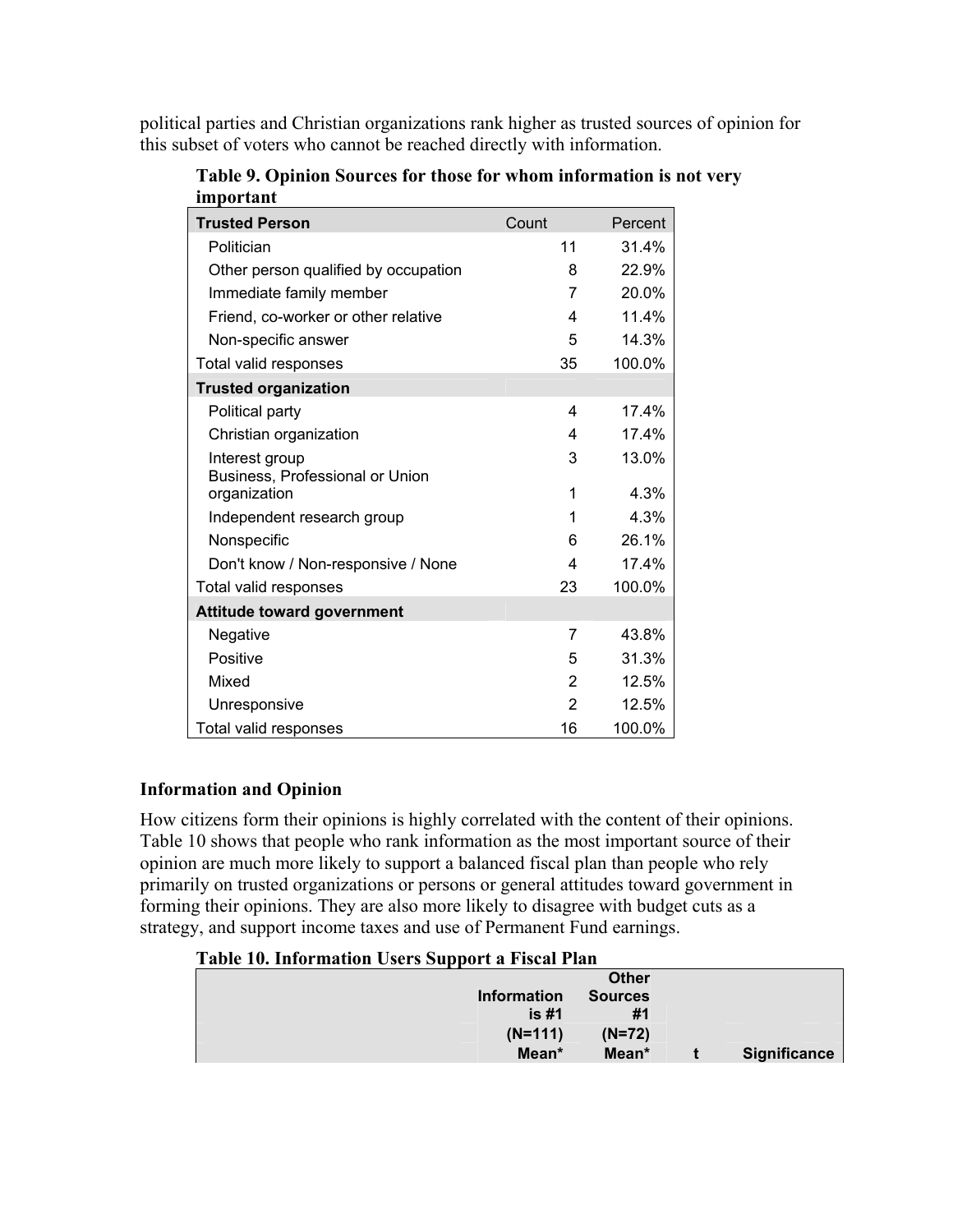| How likely is it that you would<br>support efforts to enact such a<br>plan? (1=extremely likely)   | 2.59 | 3.15 | $-3.02$ | 0.00 | $***$ |
|----------------------------------------------------------------------------------------------------|------|------|---------|------|-------|
| The only sound approach is a<br>balanced fiscal plan, including<br>spending limits, new taxes, and |      |      |         |      |       |
| Permanent Fund earnings.<br>We can solve our fiscal problems just<br>by cutting state government   | 2.65 | 3.24 | $-3.29$ | 0.00 | **    |
| spending.                                                                                          | 3.64 | 3.22 | 2.02    | 0.04 | $***$ |
| I won't support a plan if it includes an<br>income tax.                                            | 3.37 | 2.97 | 1.97    | 0.05 |       |
| I won't support a plan that would<br>reduce my future Permanent Fund<br>dividends.                 | 3.41 | 3.03 | 1.92    | 0.06 |       |
| I don't think we need a fiscal plan.                                                               |      |      |         |      |       |
| The state still has lots of money.                                                                 | 4.34 | 4.07 | 1.85    | 0.07 |       |
| A fiscal plan will just give politicians                                                           |      |      |         |      |       |
| more money to waste.                                                                               | 3.52 | 3.19 | 1.72    | 0.09 |       |
| I won't support a plan if it includes a                                                            |      |      |         |      |       |
| sales tax.                                                                                         | 3.62 | 3.39 | 1.27    | 0.20 |       |
| More economic development will                                                                     |      |      |         |      |       |
| solve the problem.                                                                                 | 3.02 | 2.85 | 1.09    | 0.28 |       |
| Let's increase taxes on oil.                                                                       | 2.95 | 3.07 | $-0.69$ | 0.49 |       |
| Let's tax the tourists and                                                                         |      |      |         |      |       |
| nonresidents.                                                                                      | 2.41 | 2.39 | 0.13    | 0.89 |       |
| * significant at p<.1<br>** significant at p<.05                                                   |      |      |         |      |       |

# **What They Want to Know**

Near the end of the survey we asked "Is there information you would like to have that would help you develop your opinion on state fiscal policy questions?" As Table 11 shows, almost half of respondents did not want more information; some of them noted that there is plenty of information available.

**Table 11. Is there additional information you would like to have?** 

| Count          | <b>Percent</b> | (ex. NA)Response Category                                   |
|----------------|----------------|-------------------------------------------------------------|
| 77             | 47.5% No       |                                                             |
| 60             | 37.7% Yes:     |                                                             |
| 32             | 19.8%          | Citizen's Guide to the budget information                   |
| 7              | 4.3%           | Fiscal plan information, tax or spending limit              |
| $\overline{4}$ | $2.5\%$        | Program accountability and effectiveness                    |
| 18             | 11.1%          | Other specific information                                  |
| 24             |                | 14.8% Comment on presentation or credibility of information |
| 28             |                | Not responsive / Not sure / No Answer                       |
| 190            | 100.0% Total   |                                                             |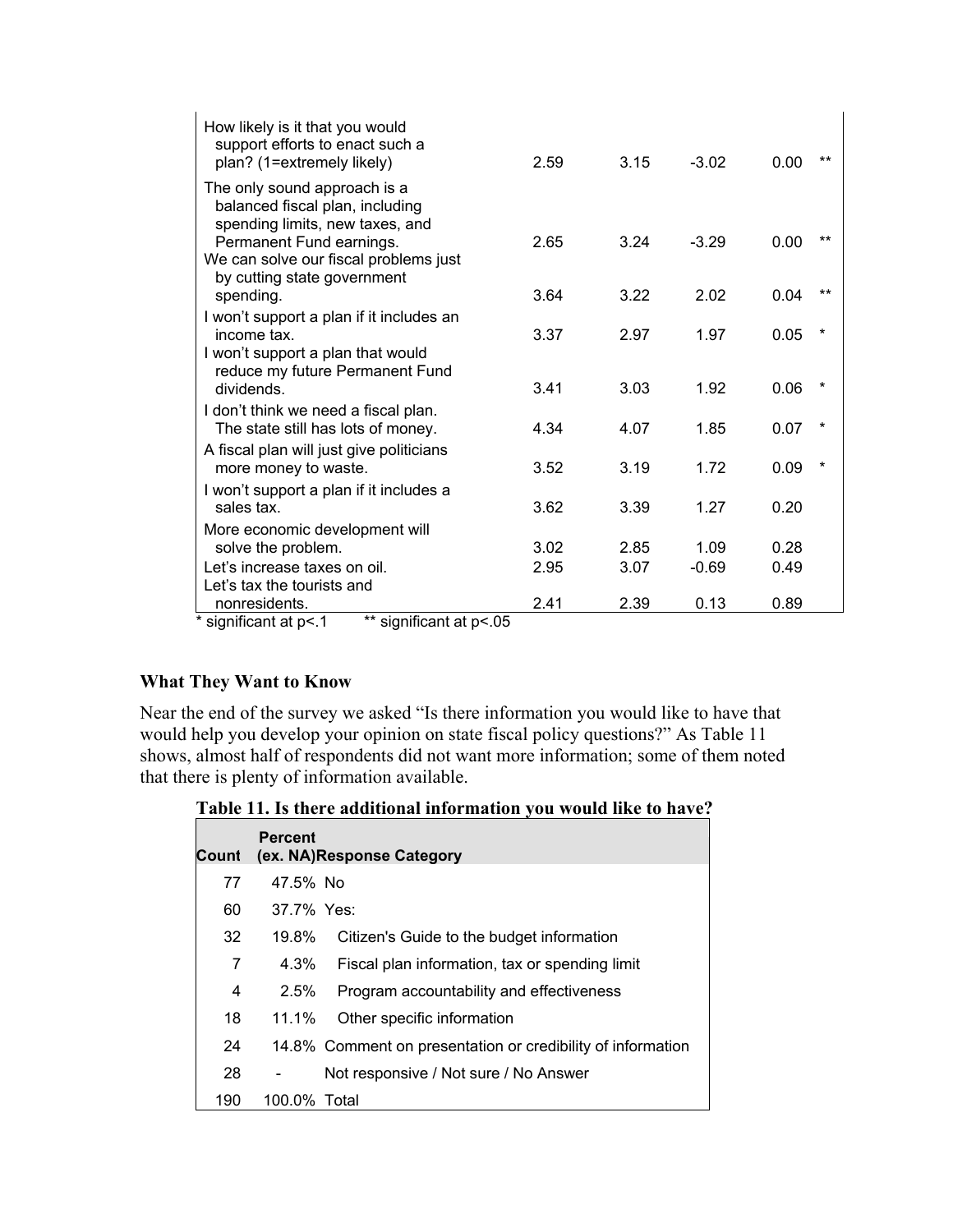Of those that want information, about half (20 percent of all respondents) want information that is now available in the Citizens Guide to the Budget. Mostly they want hard numbers, in layman's terms, on where the money goes.

# **Box 2. What they Want to Know I: the State Budget**

"[I want to] know exactly what the money that comes into the state is being spent for. Where does it go?"

"Budget information needs to be put out in logical layman's terms. You don't need to explain this stuff to lawyers as much as [to] the ordinary guy."

"State budget information that is understandable."

"It would be nice if it was clear and from a third party—reports about the budget where the dollars are going, etc."

The other half want information on a variety of things, including fiscal plans and program effectiveness.

# **Box 3. What they Want to Know II: Other**

"Things like the fiscal gap: I'd like a booklet that comes out to tell us what we are really facing. We need something like that—this is what the issues are and this is what will happen if we choose this way, and this is what will happen for these other choices."

"The kind of thing I've found helpful right along—when you hear people talk about cutting government spending and then you find that this would mean letting employees go, also DFYS, social services, etc."

"A really good evaluation and comparison of income tax versus sales tax. Fairness issues. Visible information on how we could tap into the Permanent Fund and still keep it viable."

"There should be accountability and assessments on the effectiveness of programs we financially support."

"I think the government should be more up-front with entitlements and subsidy moneys. I think they hide a lot of it."

"I'd really like to have more information on whether we are under taxing the oil companies."

"Tax rates that other states place on oil. Clear statement on profits that oil companies really make on oil. Also, the percent of out-of-state employees employed by oil companies. Number of Alaskans employed by oil companies, esp. AK Natives. We've got fishing and timber, etc. Comprehensive studies of social and economic benefits of oil development, mining, timber, commercial fishing. How much government subsidizes industry."

"Yes, records on how much it now costs to run our legislature, including how much it cost in transportation to send people there and back. How much to move the capitol? I believe it would not cost us that much more to move the capitol than it does to pay and transport and operate the government now."

"I'd like to find out what the total bonded debt of the state is. How much does the state owe?"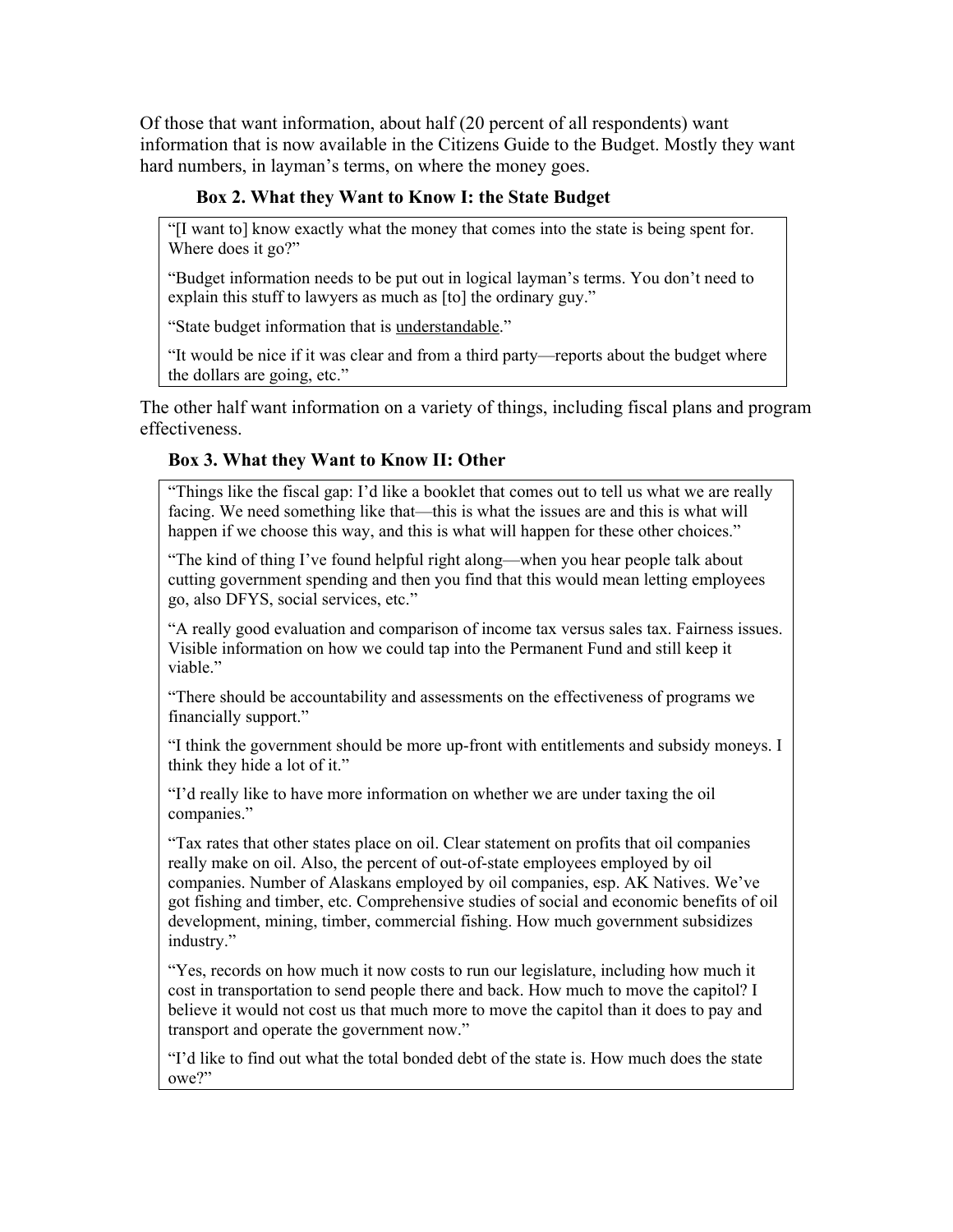"State should have its own version of "project vote smart," a nonpartisan place to obtain information. More objective version of voter's guide.

"People today don't understand what government does. Why can't government have commercials so people realize that when you go to get a gallon of gas, you're really getting a gallon because someone from the government went out this month to check the meters. They forget to ask themselves things like "who picks up that dead body off the street?" I think government should do public education about what services it does provide. People forget and take these things for granted. They don't realize what it's like to be without the services that government provides.

The focus groups also contributed data on what citizens most want to know. In addition to the discussion surrounding each slide of information, at the end the participants ranked a list of topics in order of greatest interest to them. (See Appendix B.) These were tallied with weights of four for the topic of most interest, three for the second, two for the thrid, and one for all other topics of interest. Out of 18 responses, the top topics by a good margin were "How much would I have to pay if we used sales or income taxes?" and "How will each alternative affect the state's economy?"

|                         |                                                                | Total        |
|-------------------------|----------------------------------------------------------------|--------------|
| Rank                    | <b>Topic</b>                                                   | <b>Score</b> |
| 1                       | How much would I have to pay if we used sales or income taxes? | 43           |
| $\overline{2}$          | How will each alternative affect the state's economy?          | 36           |
| 3                       | Will economic development solve the problem?                   | 23           |
| $\overline{\mathbf{4}}$ | Where do current state revenues come from?                     | 23           |
| 5                       | How does the state currently spend the money?                  | 23           |
| 6                       | How much will non-residents and the federal government pay?    | 19           |
| $\overline{7}$          | Why is there a budget deficit?                                 | 17           |
| 8                       | Where does the money go?                                       | 16           |
| 9                       | When will the state run out of money?                          | 14           |
| 10                      | What will happen if we just cut the budget?                    | 14           |
| 11                      | Has state spending increased over time?                        | 13           |
| 12 <sup>2</sup>         | What about user fees, gas, alcohol and other commodity taxes?  | 12           |
| 13                      | What will happen to my dividend if we used PF earnings to fund |              |
|                         | state government?                                              | 12           |
| 14                      | Does Alaska spend more than other states?                      | 11           |
| 15                      | Doesn't the state have other funds it can use?                 | 10           |
| 16                      | What about raising oil taxes?                                  | 9            |

**Table 12. Topics Ordered by Focus Group Interest (N=18)** 

# **How to make information useful, understandable and credible**

A large number of survey respondents asked not for specific information content, but that the information be credible (nonpartisan), detailed, and visible—e.g. on the internet. (Box 4.)

The two focus groups echoed and reinforced these survey findings. To make it credible, the first focus group emphasized that sources are important. They are skeptical of information from a political source; they are inclined to trust information from the university. Each unit of information should cite the source. The reader or viewer should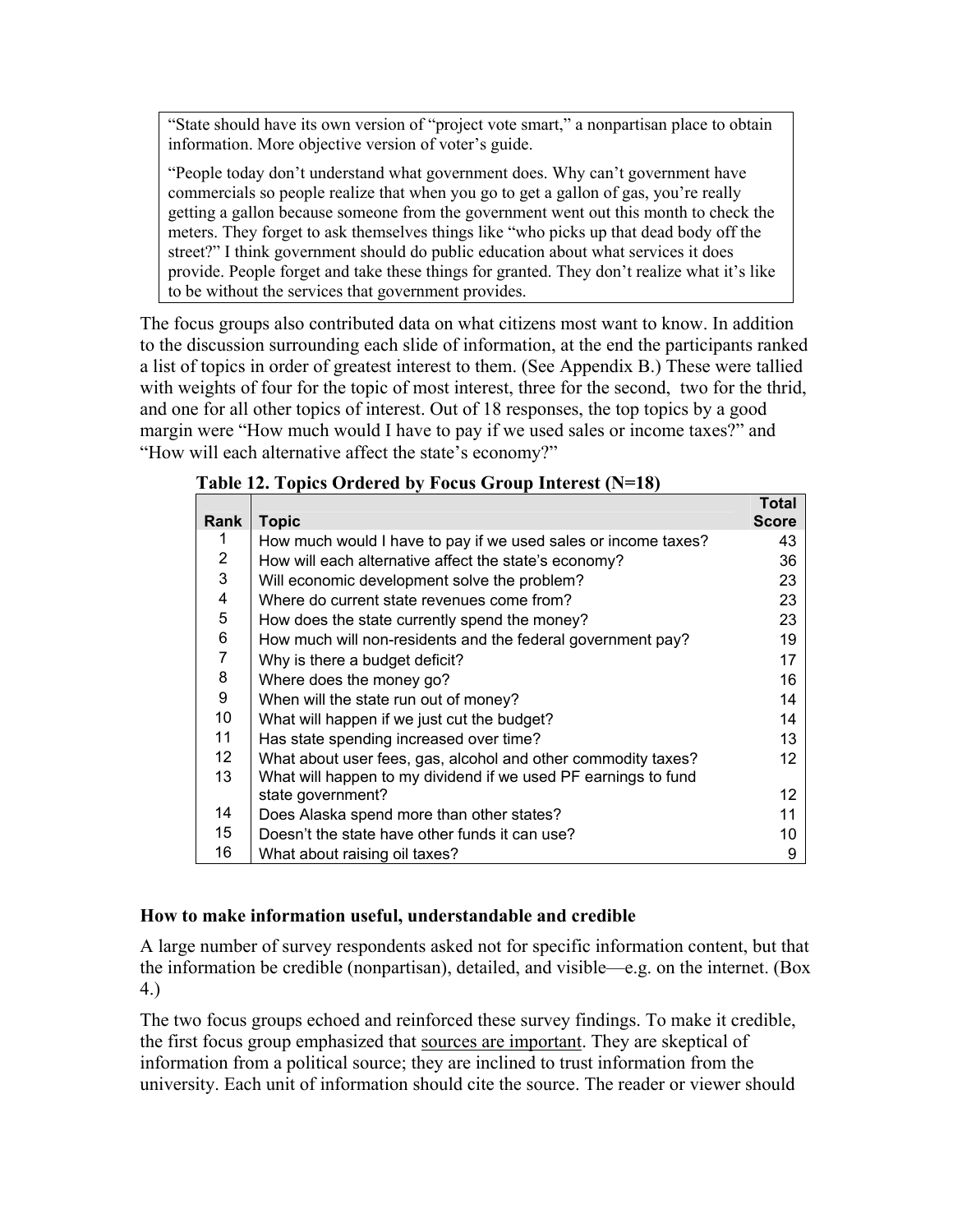be able to go to that source and see for themselves the original data and how the analysis was done.

# **Box 4. What they Want to Know III: Truth**

"It's hard to get the truth; that's the problem. I'd like to have the truth."

"[I'd like to know] where to go for a nonbiased opinion."

"I would like to have almost any available information that is out there. Of course, I would not like it to come from any political party."

 "Government has an obligation to give citizens information, and politicians need to provide the truth about things in easy-to-grasp information, as clearly as possible."

"Specifics. I don't think that they give the people the full factual information when discussing the issues. Even people I trust sometimes don't."

"More visible access to information that is more unbiased. I know information at ISER is available but not always visible. Need for real details of fiscal policy in simple form and unbiased that we can rely on."

 "I hope to rely on the university because I would hope they are a reliable source of information."

"Information from economists written in plain English."

"Lots of numbers and facts to back up the numbers."

 $\overline{a}$ 

"Have to be broken down in dollars and cents—black and white."

"Websites work great because they can be constantly updated. Also, dedicated news stories."

They also want to see raw dollars and consistent control totals. They are suspicious that transformations of the data or changes in accounting frame serve a political agenda. This came up over and over again. For example, in the series of pie charts explaining state revenue and spending (Topics 1-3) they were most concerned about total spending and wanted each pie to show the same \$7.4 billion (FY2002) total. We had to carefully establish this total as the reference point and justify a further breakout of the unrestricted general funds portion of the budget before they would accept the next pie chart with a \$2.5 billion total. The transition to the \$4.5 billion operating budget breakout was similarly challenging. Topic 3 added more confusion because it was based on an FY99 analysis. $5$ 

For Topic 4 they did not want to see state unrestricted general fund spending on operations, over time, on a real per capita basis. They were suspicious of the selection and transformation of the spending data. They wanted to see total spending, all types of

 $<sup>5</sup>$  Even for a given year it was challenging to us as analysts to get consistent set of number to work from.</sup> The budget goes through numerous revisions over time from proposed, to preliminary, to enacted, to enacted with supplementals, to actual. Revenue estimates are updated twice a year. The Department of Revenue, Legislative Finance, and the Department of Accounting use slightly different terms and definitions for the various categories of funds.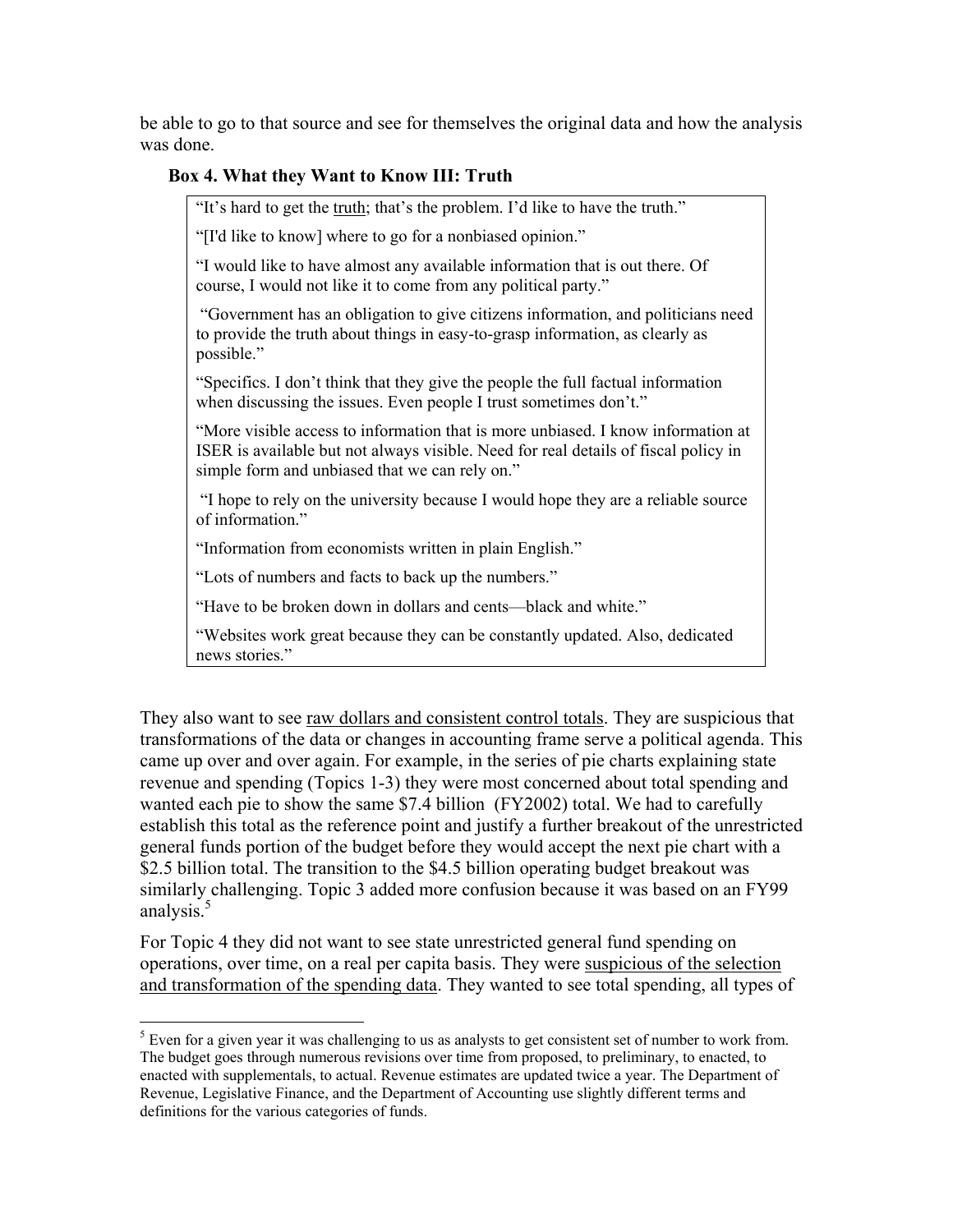funds, in nominal dollars. This revision was prepared for focus group two. Group two saw, as they expected, that total state spending has increased over time. Then they were ready to look at the mix of funds between state unrestricted, state restricted, and federal. It was real news that state unrestricted general fund spending—the portion most central to the policy debate—has declined over twenty years. (Federal and restricted spending increased.) Only then were they ready to consider the effects of inflation and population growth.

On that topic, there was considerable debate in group one over which graphic was most effective in illustrating it. While Figure 1a was easier to understand, most of them preferred Figure 1b because it seemed less susceptible to manipulation and spin; it represents hard numbers, not just conclusions. In the same vein, focus group two questioned the analysis of when the Constitutional Budget Reserve will run out of money. The text and bullets in the show provided no supporting data. They thought it would be more effective as a graph showing the declining balance and some of the assumptions it depends on.

When we got to the comparison of income and sales taxes as a function of income, group one did not want to see tax incidence the way economists define it: tax liability as a percentage of income. They wanted to see tax liability measured in dollars. For the second focus group we presented both versions of the chart. They were interested to see the economists' measure after they had satisfied themselves comparing tax liability in raw dollars.

The biggest dilemma in discussing the slide presentation was how much detail to provide. More supporting detail gives the viewer more basis to understand and independently analyze each issue, and anticipates more of their questions. But it also adds confusion as the graphic and narration become too complex to digest, and adds viewer fatigue and overload when it is too intense and the presentation goes too long. Multiple iterations of review and revision (seven to date) helped thresh out what information to add and what information to delete to simplify and shorten the slide show. But our focus groups were a relatively homogenous audience of information-savvy super-voters. To reach a wider audience, the information must be available in different formats and at different levels of complexity.

Both focus groups and the three preview groups have all been very enthusiastic that ISER is developing this presentation on "Understanding Alaska State Finances." They very much want this sort of information groomed for them as an audience and see a great need for it in the larger community. They were quite interested to hear that ISER is also developing the "Citizen's Guide to the Budget" website.

## **Implications of these Findings**

Information plays a crucial role in public opinion and public policy. Well informed citizens hold a narrower range of opinions—are more likely to agree—on questions of fiscal policy, and can hold elected officials accountable for policy choices grounded in facts. In this media-saturated era, citizens are quite skeptical about the information they receive, especially information from political sources. There is earnest desire among citizens for clear, credible information—hard facts—on the biggest, most contentious issue we face: the states' fiscal problem. State agencies and the university play key roles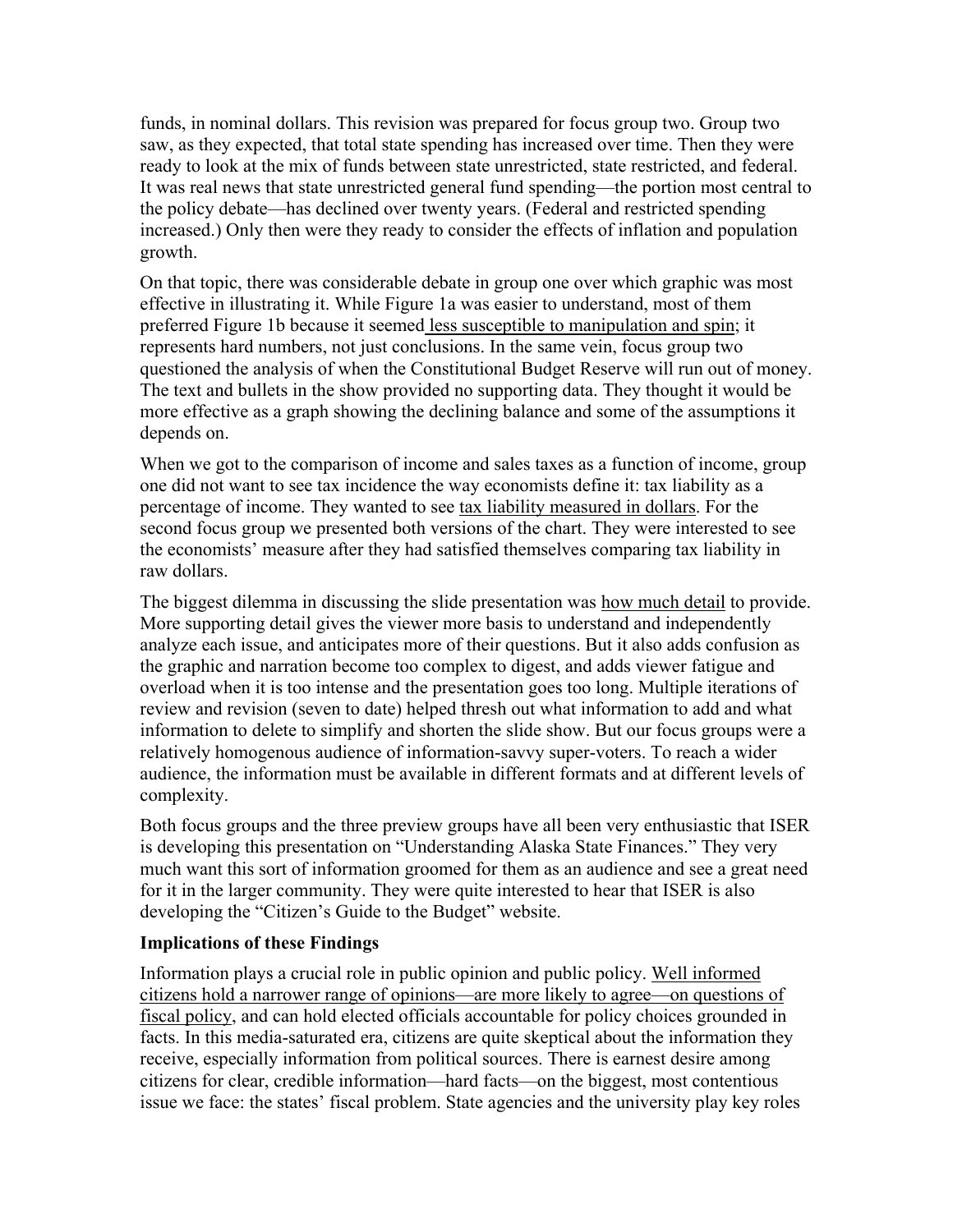

**Figures 1a&b. Illustrating Real Per Capita Spending**